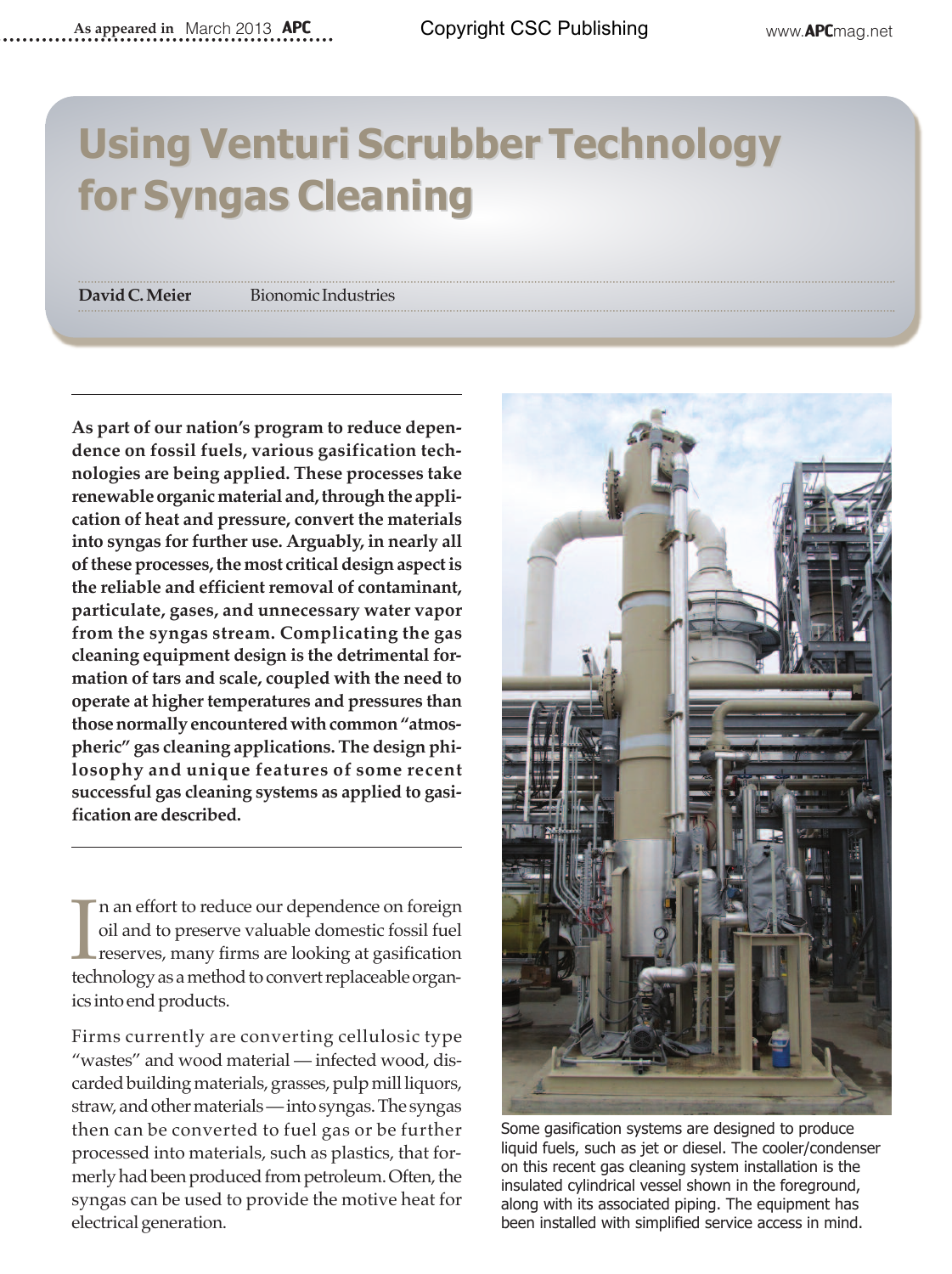The gasification process typically involves preparation of the "fuel," or feedstock material, by drying and/or size reduction, followed by the application of heat, often in the form of steam — along with pressure — in a gasifier. The gasifier also may be a plasma type, wherein the feedstock is dissociated using electrical energy.

In the gasifier, feedstock is converted to syngas without the application of oxygen. The carbon in the feedstock, along with hydrogen that may be present — or be contributed by steam if it's used — is converted to primarily methane gas, the main component of the syngas. Unlike combustion, which would convert the carbon to carbon monoxide (CO) or carbon dioxide (CO<sub>2</sub>) with a release of heat, the gasifier makes the conversion to methane and thus reduces the formation of CO<sub>2</sub>. Reduced CO<sub>2</sub> formation can be an advantage since it's a gaseous component of global warming.

## **Removing the Particulate**

The gasifier gases, however, are not clean. Particulate can be entrained from the gasifier. Water vapor and/or residual steam can be present. Removing the water improves the quality of the syngas but does require larger and more expensive equipment. Tars and other condensable organics, which can adversely affect operation of the gasification gas cleaning system, can be driven off. In addition, the produced gas often is catalytically converted in subsequent steps. Therefore, very high efficiency gas cleaning is required. In some of the process designs, a portion of the syngas actually is cleaned so well that it can be used as a fuel to provide heat for the gasifier itself. The gasifier in that case is started on fossil fuel — natural gas, for instance — until the syngas is being produced. Then a portion of the syngas is cleaned and is sent to the combustion portion of the gasifier. After that, the cycle is self-sustaining.

To date, wet technology has been applied to gasification systems with success. Some pioneering gasification projects have been sponsored by the Department of Energy, with private sector support, in order to develop the technology. One equipment manufacturer designed and supplied critical gas cleaning components at both the Weyerhaeuser (New Bern, NC) and Georgia Pacific (Big Island, VA) black liquor gasification projects. Much was learned from those installations.

For example, the inlet area of the venturi scrubber, if used, must be designed to provide efficient operation even though tars and scale may accumulate. Once the gases are cooled, any downstream surface has the potential to become a site upon which tars can be deposited. Therefore, the mechanical design must allow for constant cleaning of those surfaces, as well as for simplified access during routine maintenance.

Usually, dry cyclone collectors are used to control the particulate that is entrained from the gasifier. To shorten ductwork runs, the cyclones often are placed close to the gasifier. Upflow and downflow gasifiers exhibit different particle size distributions and loadings. Typically, downflow gasifiers do not exhibit as high a particulate loading as an upflow design. The dry cyclones are, therefore, sized for the particular gasifier type. These cyclones often run at very high temperatures and in contrast to cyclones applied to common material handling applications at higher pressures. The pressures, however, often are below those required for ASME Code. As a result, the cyclone vessel often is designed more for temperature resistance than for pressure. The gas densities are usually unique to the gasifier type. The gas mixture tends to decrease the gas density — since low molecular weight hydrogen and carbon monoxide often are present — but increase given the higher gas pressure. The cyclone collector needs to be carefully designed for the specific location in which it is applied in the system. If the feedstock to the gasifier includes abrasives such as silicates, abrasion resistant linings commonly are used.

The general gas cleaning steps are shown in Diagram 1 (next page):

The system, in this case shows two venturi scrubber particulate control stages (left of center), in parallel, followed by a cooling stage to remove excess moisture. Since the gas volume is hottest and at the largest volume at this point, multiple venturi scrubbers often can be used in parallel to reduce costs. The higher temperatures experienced can also favor the use of smaller ducts and flanges, which facilitate service access since the service reach is shortened. In addition, the movable portions of multiple smaller venturi scrubbers are lighter and more easily actuated.

The venturi scrubber is typically an adjustable throat design with automatic pressure drop control that regulates the pressure drop required for particulate re-